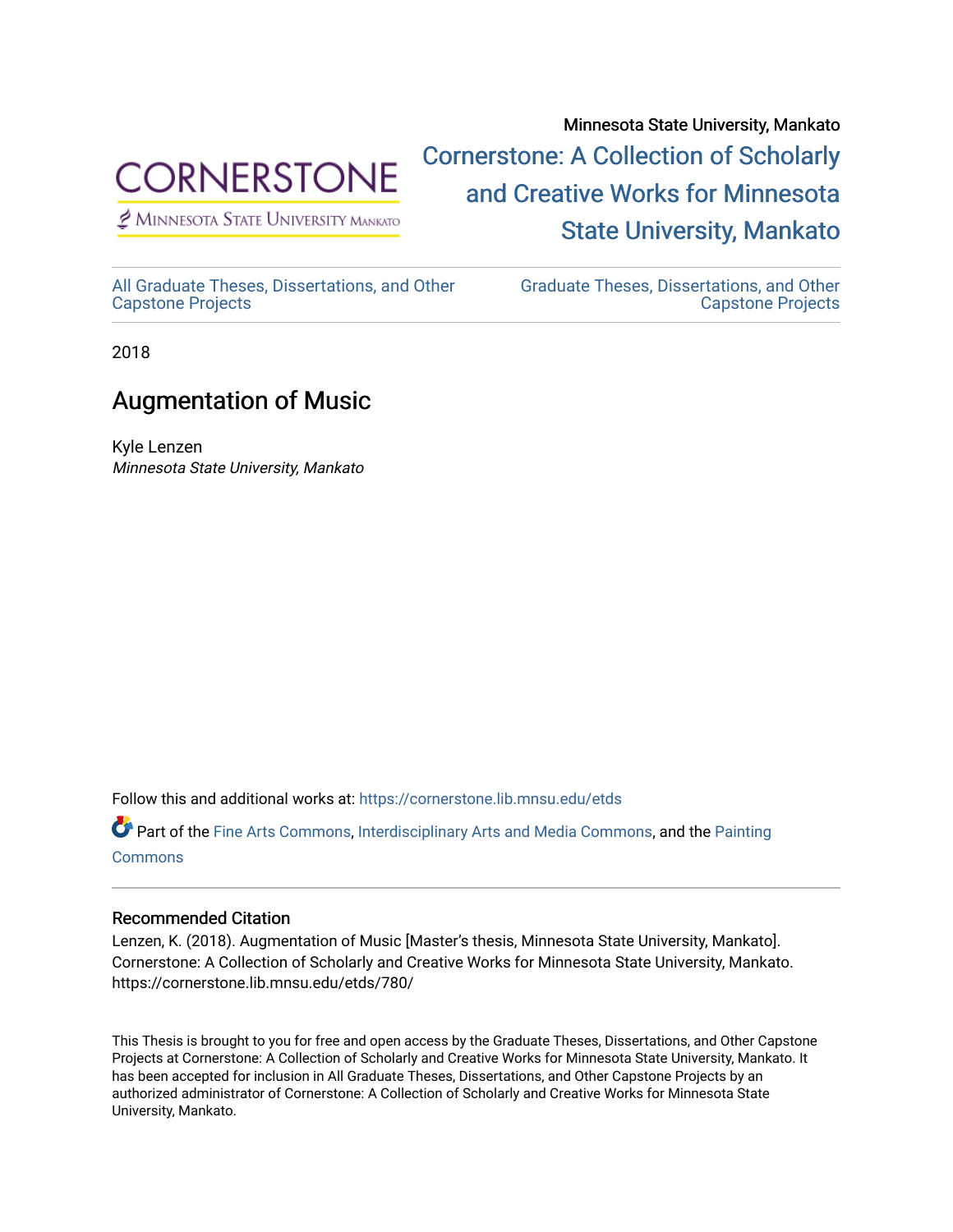## *Augmentation of Music*

By

Kyle Lenzen

A Thesis Submitted in Partial Fulfillment of the

Requirements for the Degree of

Master of Arts

In

Studio Art

Painting

Minnesota State University, Mankato

Mankato, Minnesota

January 2018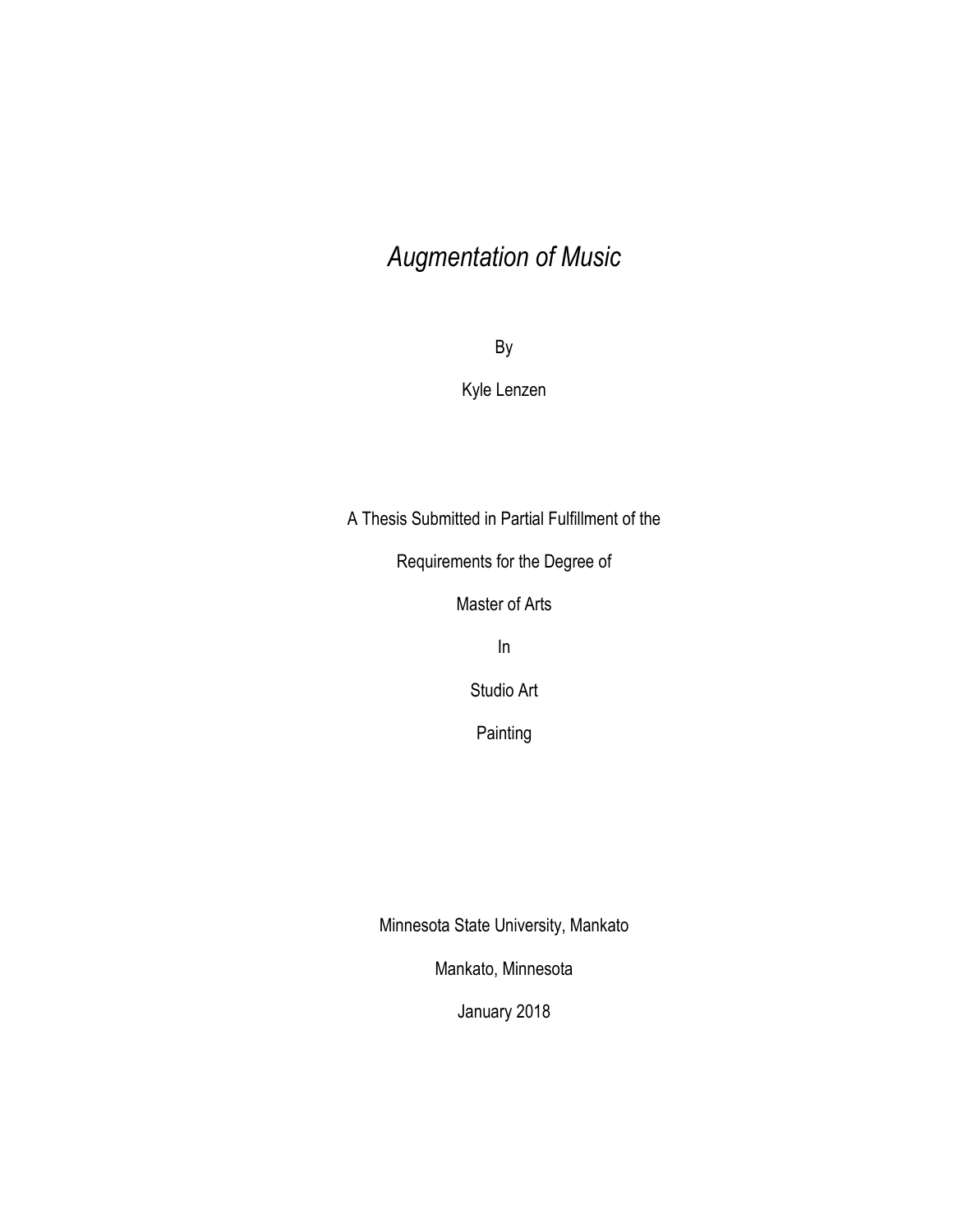16 January 2018

*Augmentation of Music* 

Master of Arts Thesis Exhibition: Kyle Lenzen

This thesis has been examined and approved by the following members of the student's committee.

Chair of Committee, Brian Frink

\_\_\_\_\_\_\_\_\_\_\_\_\_\_\_\_\_\_\_\_\_\_\_\_\_\_\_\_\_\_\_\_

\_\_\_\_\_\_\_\_\_\_\_\_\_\_\_\_\_\_\_\_\_\_\_\_\_\_\_\_\_\_\_\_

Committee Member, Amy Toscani

\_\_\_\_\_\_\_\_\_\_\_\_\_\_\_\_\_\_\_\_\_\_\_\_\_\_\_\_\_\_\_\_ Committee Member, Brandon Cooke